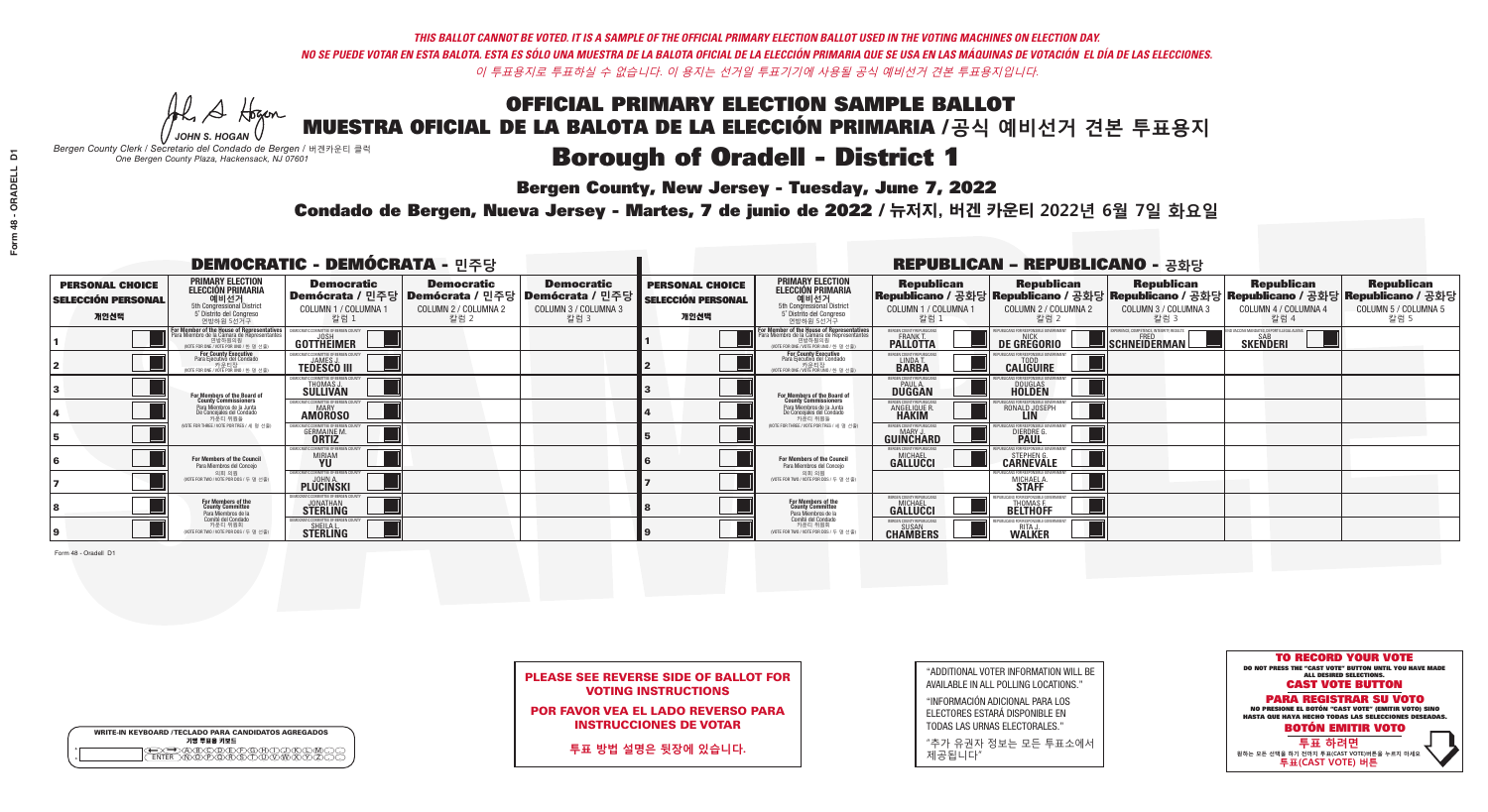**Bergen County, New Jersey - Tuesday, June 7, 2022** 

A Hogan *JOHN S. HOGAN*

|              | <b>WRITE-IN KEYBOARD /TECLADO PARA CANDIDATOS AGREGADOS</b><br>기명 투표용 키보드 |
|--------------|---------------------------------------------------------------------------|
| o<br>$\circ$ | @®©®©©©®<br>®®®®®®©®®                                                     |

*Bergen County Clerk / Secretario del Condado de Bergen /* 버겐카운티 클럭 *One Bergen County Plaza, Hackensack, NJ 07601*



PLEASE SEE REVERSE SIDE OF BALLOT FOR VOTING INSTRUCTIONS

POR FAVOR VEA EL LADO REVERSO PARA INSTRUCCIONES DE VOTAR

**투표 방법 설명은 뒷장에 있습니다.**

"ADDITIONAL VOTER INFORMATION WILL BE AVAILABLE IN ALL POLLING LOCATIONS."

"INFORMACIÓN ADICIONAL PARA LOS ELECTORES ESTARÁ DISPONIBLE EN TODAS LAS URNAS ELECTORALES."

"추가 유권자 정보는 모든 투표소에서 제공됩니다"

Condado de Bergen, Nueva Jersey - Martes, 7 de junio de 2022 / 뉴저지, 버겐 카운티 2022년 6월 7일 화요일 *One Bergen County Plaza, Hackensack, NJ 07601*

|                                                             | <b>DEMOCRATIC - DEMÓCRATA - 민주당</b>                                                                                                |                                                           |                                                   |                                                                                                        |                                                             | <b>REPUBLICAN - REPUBLICANO - 공화당</b>                                                                                                        |                                                               |                                                                                                                                                |                                                   |                                                              |                                                   |
|-------------------------------------------------------------|------------------------------------------------------------------------------------------------------------------------------------|-----------------------------------------------------------|---------------------------------------------------|--------------------------------------------------------------------------------------------------------|-------------------------------------------------------------|----------------------------------------------------------------------------------------------------------------------------------------------|---------------------------------------------------------------|------------------------------------------------------------------------------------------------------------------------------------------------|---------------------------------------------------|--------------------------------------------------------------|---------------------------------------------------|
| <b>PERSONAL CHOICE</b><br><b>SELECCIÓN PERSONAL</b><br>개인선택 | <b>PRIMARY ELECTION</b><br><b>ELECCIÓN PRIMARIA</b><br>예비선거<br>5th Congressional District<br>5° Distrito del Congreso<br>연방하원 5선거구 | <b>Democratic</b><br>COLUMN 1 / COLUMNA 1<br>_ 칼럼 1       | <b>Democratic</b><br>COLUMN 2 / COLUMNA 2<br>칼럼 2 | <b>Democratic</b><br>│Demócrata / 민주당│Demócrata / 민주당│Demócrata / 민주당┃<br>COLUMN 3 / COLUMNA 3<br>칼럼 3 | <b>PERSONAL CHOICE</b><br><b>SELECCIÓN PERSONAL</b><br>개인선택 | <b>PRIMARY ELECTION</b><br><b>ELECCIÓN PRIMARIA</b><br>예비선거<br>5th Congressional District<br>5° Distrito del Congreso<br>연방하원 5선거구           | <b>Republican</b><br>COLUMN 1 / COLUMNA 1<br>칼럼 :             | <b>Republican</b><br>Republicano / 공화당 Republicano / 공화당 Republicano / 공화당 Republicano / 공화당 Republicano / 공화당<br>COLUMN 2 / COLUMNA 2<br>칼럼 2 | <b>Republican</b><br>COLUMN 3 / COLUMNA 3<br>칼럼 3 | <b>Republican</b><br>COLUMN 4 / COLUMNA 4<br>칼럼 4            | <b>Republican</b><br>COLUMN 5 / COLUMNA 5<br>칼럼 5 |
|                                                             | For Member of the House of Representatives<br>Para Miembro de la Cámara de Representantes                                          | <b>GOTTHEIMER</b>                                         |                                                   |                                                                                                        |                                                             | For Member of the House of Representatives<br>Para Miembro de la Cámara de Representantes<br>연방하원의원<br>(VOTE FOR ONE / VOTE POR UNO / 한 명 선출 | ERGEN COUNTY REPUBLICAN:<br><b>PALLOTTA</b>                   | DE GREGORIO                                                                                                                                    | SCHNEIDERMAN                                      | ) VACCINE MANDATES, DEPORT ILLEGAL ALIENS<br><b>SKENDERI</b> |                                                   |
|                                                             | <b>For County Executive</b><br>Para Ejecutivo del Condado<br>NOTE FOR ONE / VOTE POR UNO / 한 명 선출)                                 | EMOCRATIC COMMITTEE OF BERGEN COUNT<br><b>TEDESCO III</b> |                                                   |                                                                                                        |                                                             | <b>For County Executive</b><br>Para Ejecutivo del Condado<br>키운티상<br>MOTE FOR ONE / VOTE POR UNO / 한 명 선출)                                   | BERGEN COUNTY REPUBLICAN<br>LINDA T.                          | <b>CALIGUIRE</b>                                                                                                                               |                                                   |                                                              |                                                   |
|                                                             | <b>For Members of the Board of<br/>County Commissioners</b>                                                                        | MOCRATIC COMMITTEE OF BERGEN COUNT:<br>THOMAS J.          |                                                   |                                                                                                        |                                                             | For Members of the Board of<br>County Commissioners                                                                                          | ERGEN COUNTY REPUBLICAN<br><b>PAUL A.</b><br><b>DUGGAN</b>    | <b>DOUGLAS</b><br><b>HOLDEN</b>                                                                                                                |                                                   |                                                              |                                                   |
|                                                             | Para Miembros de la Junta<br>De Concejales del Condado<br>카운티 위원들                                                                  | MOCRATIC COMMITTEE OF BERGEN COUNTY<br><b>AMOROSO</b>     |                                                   |                                                                                                        |                                                             | Para Miembros de la Junta<br>De Concejales del Condado<br>카운티 위원들                                                                            | ERGEN COUNTY REPUBLICAN<br><b>ANGELIQUE R</b><br><b>HAKIM</b> | RONALD JOSEPH<br><b>LIN</b>                                                                                                                    |                                                   |                                                              |                                                   |
|                                                             | NOTE FOR THREE / VOTE POR TRES / 세 명 선출                                                                                            | ATIC COMMITTEE OF BERGEN COUNT<br><b>GERMAINE M.</b>      |                                                   |                                                                                                        |                                                             | NOTE FOR THREE / VOTE POR TRES / 세 명 선출!                                                                                                     | ERGEN COUNTY REPUBLICANS<br>MARY J.<br>GUINCHARD              | DIERDRE O                                                                                                                                      |                                                   |                                                              |                                                   |
|                                                             | For Members of the Council<br>Para Miembros del Conceio                                                                            | MOCRATIC COMMITTEE OF BERGEN COUNT:<br><b>MIRIAM</b>      |                                                   |                                                                                                        |                                                             | For Members of the Council<br>Para Miembros del Conceio                                                                                      | FRGEN COUNTY REPUBLICAN:<br><b>GALLUCCI</b>                   | STEPHEN G.<br>CARNEVALE                                                                                                                        |                                                   |                                                              |                                                   |
|                                                             | 의회 의원<br>(VOTE FOR TWO / VOTE POR DOS / 두 명 선출)                                                                                    | EMOCRATIC COMMITTEE OF BERGEN COUNT<br><b>PLUCINSKI</b>   |                                                   |                                                                                                        |                                                             | 의회 의원<br>NOTE FOR TWO / VOTE POR DOS / 두 명 선출)                                                                                               |                                                               | MICHAEL A.                                                                                                                                     |                                                   |                                                              |                                                   |
|                                                             | For Members of the<br>County Committee<br>Para Miembros de la                                                                      | MOCRATIC COMMITTEE OF RERGEN COLINI<br>PLUCINSKI          |                                                   |                                                                                                        |                                                             | For Members of the<br>County Committee<br>Para Miembros de la<br>Comité del Condado                                                          | FRGEN COUNTY REPUBLICAL<br><b>CORRIGAN</b>                    | <b>SHULER</b>                                                                                                                                  |                                                   |                                                              |                                                   |
|                                                             | Comité del Condado<br>카운티 위원회<br>(VOTE FOR TWO / VOTE POR DOS / 두 명 선출)                                                            | FMOCRATIC COMMITTEE OF BERGEN COUNT<br>REGINA C.          |                                                   |                                                                                                        |                                                             | 카운티 위원회<br>(VOTE FOR TWO / VOTE POR DOS / 두 명 선출                                                                                             | <b>HEATHER</b><br><b>CORRIGAN</b>                             | <b>DABROWSKI</b>                                                                                                                               |                                                   |                                                              |                                                   |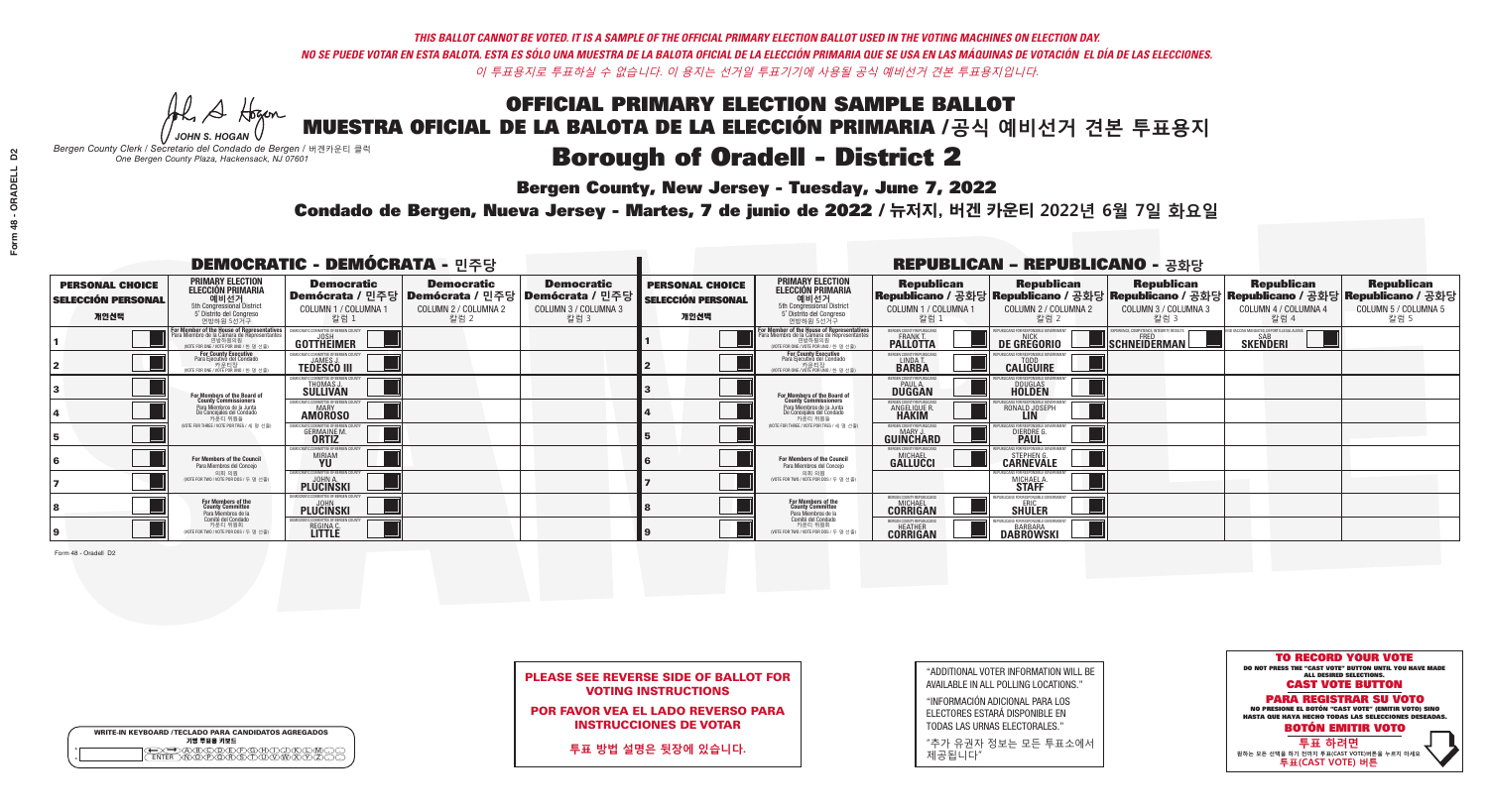**Bergen County, New Jersey - Tuesday, June 7, 2022** 

A Hogen *JOHN S. HOGAN*

| <b>WRITE-IN KEYBOARD /TECLADO PARA CANDIDATOS AGREGADOS</b><br>기명 투표용 키보드 |  |
|---------------------------------------------------------------------------|--|
| E@®©®®®®®®©©®<br>EM®®®®®®©™™®®®<br><b>FNTFR</b>                           |  |

*Bergen County Clerk / Secretario del Condado de Bergen /* 버겐카운티 클럭 *One Bergen County Plaza, Hackensack, NJ 07601*

Condado de Bergen, Nueva Jersey - Martes, 7 de junio de 2022 / 뉴저지, 버겐 카운티 2022년 6월 7일 화요일 *One Bergen County Plaza, Hackensack, NJ 07601*



PLEASE SEE REVERSE SIDE OF BALLOT FOR VOTING INSTRUCTIONS

POR FAVOR VEA EL LADO REVERSO PARA INSTRUCCIONES DE VOTAR

**투표 방법 설명은 뒷장에 있습니다.**

| "ADDITIONAL VOTER INFORMATION WILL BE |
|---------------------------------------|
| AVAILABLE IN ALL POLLING LOCATIONS."  |

"INFORMACIÓN ADICIONAL PARA LOS ELECTORES ESTARÁ DISPONIBLE EN TODAS LAS URNAS ELECTORALES."

"추가 유권자 정보는 모든 투표소에서 제공됩니다"

| <b>DEMOCRATIC - DEMÓCRATA - 민주당</b>                         |                                                                                                                                    |                                                                                                        |                                                   |                                                   |                                                             |                                                                                                                                   |                                                              | <b>REPUBLICAN - REPUBLICANO - 공화당</b>             |                                                                                                                                                |                                                           |                                                   |
|-------------------------------------------------------------|------------------------------------------------------------------------------------------------------------------------------------|--------------------------------------------------------------------------------------------------------|---------------------------------------------------|---------------------------------------------------|-------------------------------------------------------------|-----------------------------------------------------------------------------------------------------------------------------------|--------------------------------------------------------------|---------------------------------------------------|------------------------------------------------------------------------------------------------------------------------------------------------|-----------------------------------------------------------|---------------------------------------------------|
| <b>PERSONAL CHOICE</b><br><b>SELECCIÓN PERSONAL</b><br>개인선택 | <b>PRIMARY ELECTION</b><br><b>ELECCIÓN PRIMARIA</b><br>예비선거<br>5th Congressional District<br>5° Distrito del Congreso<br>연방하원 5선거구 | <b>Democratic</b><br>│Demócrata / 민주당│Demócrata / 민주당│Demócrata / 민주당┃<br>COLUMN 1 / COLUMNA 1<br>칼럼 1 | <b>Democratic</b><br>COLUMN 2 / COLUMNA 2<br>칼럼 2 | <b>Democratic</b><br>COLUMN 3 / COLUMNA 3<br>칼럼 3 | <b>PERSONAL CHOICE</b><br><b>SELECCIÓN PERSONAL</b><br>개인선택 | <b>PRIMARY ELECTION</b><br>ELECCIÓN PRIMARIA<br>5th Congressional District<br>5° Distrito del Congreso<br>연방하원 5선거구               | <b>Republican</b><br>COLUMN 1 / COLUMNA 1<br>칼럼              | <b>Republican</b><br>COLUMN 2 / COLUMNA 2<br>칼럼 2 | <b>Republican</b><br>Republicano / 공화당 Republicano / 공화당 Republicano / 공화당 Republicano / 공화당 Republicano / 공화당<br>COLUMN 3 / COLUMNA 3<br>칼럼 3 | <b>Republican</b><br>COLUMN 4 / COLUMNA 4<br>칼럼 4         | <b>Republican</b><br>COLUMN 5 / COLUMNA 5<br>칼럼 5 |
|                                                             | F <b>or Member of the House of Representatives</b><br>Para Miembro de la Cámara de Representantes                                  | <b>GOTTHEIMER</b>                                                                                      |                                                   |                                                   |                                                             | For Member of the House of Representatives<br>Para Miembro de la Cámara de Representantes<br>WOTE FOR ONE / VOTE POR UNO / 한 명 선출 | BERGEN COUNTY REPUBLICAN<br><b>PALLOTTA</b>                  | DE GREGORIO                                       | $\blacksquare$ Schneiderman                                                                                                                    | /ACCINE MANDATES, DEPORT ILLEGAL ALIEN<br><b>SKENDERI</b> |                                                   |
|                                                             | For County Executive<br>Para Ejecutivo del Condado<br>가운티장<br>(VOTE FOR ONE / VOTE POR UNO / 한 명 선출)                               | <b>TEDESCO III</b>                                                                                     |                                                   |                                                   |                                                             | <b>For County Executive</b><br>Para Ejecutivo del Condado<br>WOTE FOR ONE / VOTE POR UNO / 한 명 선출                                 | BERGEN COUNTY REPUBLICA<br>LINDA T.                          | <b>CALIGUIRE</b>                                  |                                                                                                                                                |                                                           |                                                   |
|                                                             | <b>For Members of the Board of<br/>County Commissioners</b>                                                                        | MOCRATIC COMMITTEE OF BERGEN COUN'<br>THOMAS J.                                                        |                                                   |                                                   |                                                             | For Members of the Board of<br>County Commissioners                                                                               | ERGEN COUNTY REPUBLICAN<br><b>PAUL A.</b><br><b>DUGGAN</b>   | <b>DOUGLAS</b>                                    |                                                                                                                                                |                                                           |                                                   |
|                                                             | Para Miembros de la Junta<br>De Concejales del Condado<br>카운티 위원들                                                                  | EMOCRATIC COMMITTEE OF BERGEN COUNT<br><b>MARY</b><br><b>AMOROSO</b>                                   |                                                   |                                                   |                                                             | Para Miembros de la Junta<br>De Concejales del Condado<br>카운티 위원들                                                                 | <b>FRGEN COUNTY REPUBLICAN</b><br><b>ANGELIQUE R</b>         | RONALD JOSEPH<br><b>LIN</b>                       |                                                                                                                                                |                                                           |                                                   |
|                                                             | (VOTE FOR THREE / VOTE POR TRES / 세 명 선출)                                                                                          | ATIC COMMITTEE OF BERGEN COUNT<br><b>GERMAINE M.</b>                                                   |                                                   |                                                   |                                                             | NOTE FOR THREE / VOTE POR TRES / 세 명 선출)                                                                                          | ERGEN COUNTY REPUBLICAN<br>MARY J<br>GUINCHARD               | <b>DIERDRE</b>                                    |                                                                                                                                                |                                                           |                                                   |
|                                                             | For Members of the Council<br>Para Miembros del Conceio                                                                            | <i><b>MOCRATIC COMMITTEE OF BERGEN COUNTY</b></i><br><b>MIRIAM</b>                                     |                                                   |                                                   |                                                             | <b>For Members of the Council</b><br>Para Miembros del Conceio                                                                    | FRGEN COUNTY REPUBLICANS<br><b>GALLUCCI</b>                  | STEPHEN G.<br><b>CARNEVALE</b>                    |                                                                                                                                                |                                                           |                                                   |
|                                                             | 의회 의원<br>NOTE FOR TWO / VOTE POR DOS / 두 명 선출)                                                                                     | EMOCRATIC COMMITTEE OF BERGEN COUNTY<br><b>PLUCINSKI</b>                                               |                                                   |                                                   |                                                             | 의회 의원<br>NOTE FOR TWO / VOTE POR DOS / 두 명 선출)                                                                                    |                                                              | RI ICANS ENR RESPONSIRI E GOVERNM<br>MICHAEL A    |                                                                                                                                                |                                                           |                                                   |
|                                                             | For Members of the<br>County Committee<br>Para Miembros de la                                                                      | MOCRATIC COMMITTEE OF BERGEN COUNT<br><b>BANDFIELD</b>                                                 |                                                   |                                                   |                                                             | For Members of the<br>County Committee<br>Para Miembros de la<br>Comité del Condado                                               | BERGEN COUNTY REPUBLICANS<br><b>JAMES</b><br><b>CRISMALE</b> | <b>HOMAS COSTELLO</b>                             |                                                                                                                                                |                                                           |                                                   |
|                                                             | Comité del Condado<br>카운티 위원회<br>NOTE FOR TWO / VOTE POR DOS / 두 명 선출)                                                             | MOCRATIC COMMITTEE OF BERGEN COUNT:<br>MARGARET L.                                                     |                                                   |                                                   |                                                             | 카운티 위원회<br>(VOTE FOR TWO / VOTE POR DOS / 두 명 선출)                                                                                 |                                                              | <b>NO PETITION FILED</b>                          |                                                                                                                                                |                                                           |                                                   |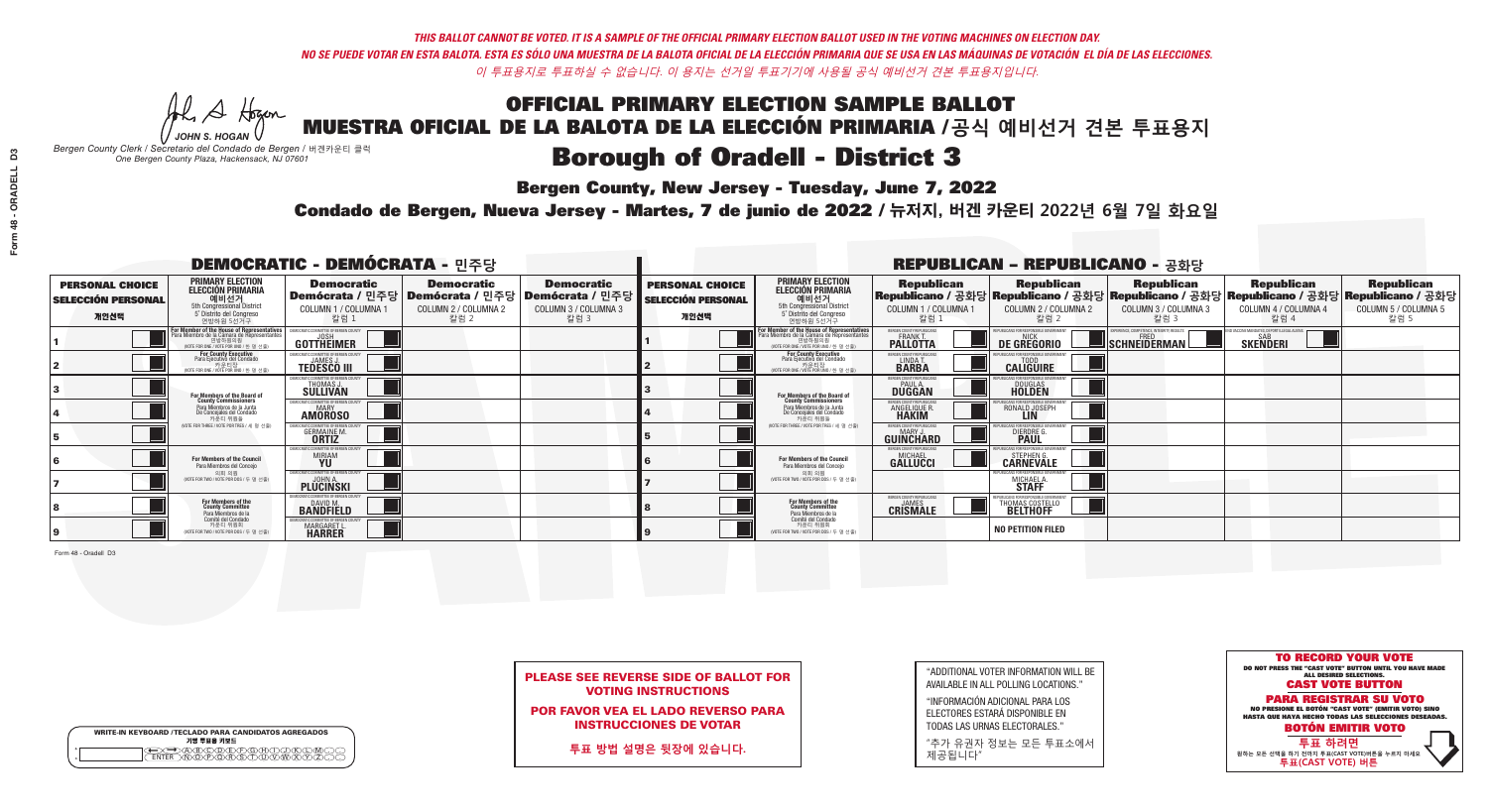**Bergen County, New Jersey - Tuesday, June 7, 2022** 

A Hogen *JOHN S. HOGAN*

| <b>WRITE-IN KEYBOARD /TECLADO PARA CANDIDATOS AGREGADOS</b><br>기명 투표용 키보드 |  |
|---------------------------------------------------------------------------|--|
| <del>QO</del> @@@@@@@@@QQ@<br>NTER_\N\@@@@R\\$\T\U\V\W\X                  |  |

*Bergen County Clerk / Secretario del Condado de Bergen /* 버겐카운티 클럭 *One Bergen County Plaza, Hackensack, NJ 07601*

Condado de Bergen, Nueva Jersey - Martes, 7 de junio de 2022 / 뉴저지, 버겐 카운티 2022년 6월 7일 화요일 *One Bergen County Plaza, Hackensack, NJ 07601*



PLEASE SEE REVERSE SIDE OF BALLOT FOR VOTING INSTRUCTIONS

POR FAVOR VEA EL LADO REVERSO PARA INSTRUCCIONES DE VOTAR

**투표 방법 설명은 뒷장에 있습니다.**

"ADDITIONAL VOTER INFORMATION WILL BE AVAILABLE IN ALL POLLING LOCATIONS."

"INFORMACIÓN ADICIONAL PARA LOS ELECTORES ESTARÁ DISPONIBLE EN TODAS LAS URNAS ELECTORALES."

"추가 유권자 정보는 모든 투표소에서 제공됩니다"

|                                                             |                                                                                                                                               |                                                                                |                                                   | <b>REPUBLICAN - REPUBLICANO - 공화당</b>                                                                  |                                                             |                                                                                                                                               |                                                            |                                                            |                                                                                                                                                |                                                       |                                                   |
|-------------------------------------------------------------|-----------------------------------------------------------------------------------------------------------------------------------------------|--------------------------------------------------------------------------------|---------------------------------------------------|--------------------------------------------------------------------------------------------------------|-------------------------------------------------------------|-----------------------------------------------------------------------------------------------------------------------------------------------|------------------------------------------------------------|------------------------------------------------------------|------------------------------------------------------------------------------------------------------------------------------------------------|-------------------------------------------------------|---------------------------------------------------|
| <b>PERSONAL CHOICE</b><br><b>SELECCIÓN PERSONAL</b><br>개인선택 | <b>PRIMARY ELECTION</b><br><b>ELECCIÓN PRIMARIA</b><br>예비선거<br>5th Congressional District<br>5° Distrito del Congreso<br>연방하원 5선거구            | <b>Democratic</b><br>COLUMN 1 / COLUMNA 1<br>칼럼 1                              | <b>Democratic</b><br>COLUMN 2 / COLUMNA 2<br>칼럼 2 | <b>Democratic</b><br>│Demócrata / 민주당│Demócrata / 민주당│Demócrata / 민주당│<br>COLUMN 3 / COLUMNA 3<br>칼럼 3 | <b>PERSONAL CHOICE</b><br><b>SELECCIÓN PERSONAL</b><br>개인선택 | <b>PRIMARY ELECTION</b><br><b>ELECCIÓN PRIMARIA</b><br>. 예비선거<br>5th Congressional District<br>5° Distrito del Congreso<br>연방하원 5선거구          | <b>Republican</b><br>COLUMN 1 / COLUMNA 1<br>칼럼 :          | <b>Republican</b><br>COLUMN 2 / COLUMNA 2<br>칼럼 2          | <b>Republican</b><br>Republicano / 공화당 Republicano / 공화당 Republicano / 공화당 Republicano / 공화당 Republicano / 공화당<br>COLUMN 3 / COLUMNA 3<br>칼럼 3 | <b>Republican</b><br>COLUMN 4 / COLUMNA 4<br>칼럼 4     | <b>Republican</b><br>COLUMN 5 / COLUMNA 5<br>칼럼 5 |
|                                                             | For Member of the House of Representatives<br>Para Miembro de la Cámara de Representantes<br>연방하원의원<br>(VOTE FOR ONE / VOTE POR UNO / 한 명 선출) | GOTTHEIMER                                                                     |                                                   |                                                                                                        |                                                             | For Member of the House of Representatives<br>Para Miembro de la Cámara de Representantes<br>연방하원의원<br>(VOTE FOR ONE / VOTE POR UNO / 한 명 선출) | BERGEN COUNTY REPUBLICANS<br>FRANK T.<br><b>PALLOTTA</b>   | DE GREGORIO                                                | SCHNEIDERMAN                                                                                                                                   | ) VACCINE MANDATES, DEPORT ILLEGAL ALIENS<br>SKEÑDERI |                                                   |
|                                                             | For County Executive<br>Para Ejecutivo del Condado<br>. 카운티장<br>(VOTE FOR ONE / VOTE POR UNO / 한 명 선출)                                        | )EMOCRATIC COMMITTEE OF BERGEN COUNTY<br><b>TEDESCO III</b>                    |                                                   |                                                                                                        |                                                             | <b>For County Executive</b><br>Para Ejecutivo del Condado<br>. 카운티장<br>(VOTE FOR ONE / VOTE POR UNO / 한 명 선출)                                 | BERGEN COUNTY REPUBLICAN<br>LINDA T.                       | <b>CALIGUIRE</b>                                           |                                                                                                                                                |                                                       |                                                   |
|                                                             | <b>For Members of the Board of<br/>County Commissioners</b>                                                                                   | MOCRATIC COMMITTEE OF BEBGEN COUNTY<br>THOMAS J.                               |                                                   |                                                                                                        |                                                             | For Members of the Board of<br>County Commissioners                                                                                           | ERGEN COUNTY REPUBLICAN<br><b>PAUL A.</b><br><b>DUGGAN</b> | <b>DOUGLAS</b>                                             |                                                                                                                                                |                                                       |                                                   |
|                                                             | Para Miembros de la Junta<br>De Concejales del Condado<br>카운티 위원들                                                                             | <b>CRATIC COMMITTEE OF BERGEN COUNT</b><br>MARY<br><b>AMOROSO</b>              |                                                   |                                                                                                        |                                                             | Para Miembros de la Junta<br>De Concejales del Condado<br>카운티 위원들                                                                             | RGEN COUNTY REPUBLICAN<br><b>ANGELIQUE R</b>               | RONALD JOSEPH                                              |                                                                                                                                                |                                                       |                                                   |
|                                                             | NOTE FOR THREE / VOTE POR TRES / 세 명 선출)                                                                                                      | IC COMMITTEE OF BERGEN COUN<br><b>GERMAINE M.</b>                              |                                                   |                                                                                                        |                                                             | WOTE FOR THREE / VOTE POR TRES / 세 명 선출                                                                                                       | ERGEN COUNTY REPUBLICANS<br>MARY J.<br>GUINCHARD           | DIERDRE G                                                  |                                                                                                                                                |                                                       |                                                   |
|                                                             | For Members of the Council<br>Para Miembros del Conceio                                                                                       | MOCRATIC COMMITTEE OF BERGEN CO<br><b>MIRIAM</b>                               |                                                   |                                                                                                        |                                                             | For Members of the Council<br>Para Miembros del Conceio                                                                                       | ERGEN COUNTY REPUBLICAN:<br><b>GALLUCCI</b>                | STEPHEN G.<br>CARNEVALE                                    |                                                                                                                                                |                                                       |                                                   |
|                                                             | 의회 의원<br>(VOTE FOR TWO / VOTE POR DOS / 두 명 선출)                                                                                               | EMOCRATIC COMMITTEE OF BERGEN COUNT<br><b>PLUCINSKI</b>                        |                                                   |                                                                                                        |                                                             | 의회 의원<br>(VOTE FOR TWO / VOTE POR DOS / 두 명 선출)                                                                                               |                                                            | RI ICANS ENR RESPANSIRI E GAV<br>MICHAEL A<br><b>STAFF</b> |                                                                                                                                                |                                                       |                                                   |
|                                                             | For Members of the<br>County Committee<br>Para Miembros de la                                                                                 | MOCRATIC COMMITTEE OF BERGEN COUNT<br><b>TIMOTHY</b>                           |                                                   |                                                                                                        |                                                             | For Members of the<br>County Committee<br>Para Miembros de la<br>Comité del Condado                                                           |                                                            | <b>JONATHAN</b>                                            |                                                                                                                                                |                                                       |                                                   |
|                                                             | Comité del Condado<br>카운티 위원회<br>(VOTE FOR TWO / VOTE POR DOS / 두 명 선출)                                                                       | <b>EMOCRATIC COMMITTEE OF BERGEN COUNT</b><br><b>KAREN A.</b><br><b>BONUCK</b> |                                                   |                                                                                                        |                                                             | 카운티 위원회<br>(VOTE FOR TWO / VOTE POR DOS / 두 명 선출)                                                                                             |                                                            | AFPURI ICANS FOR RESPONSIBLE GOVERNMENT<br>TABONE-RABBIA   |                                                                                                                                                |                                                       |                                                   |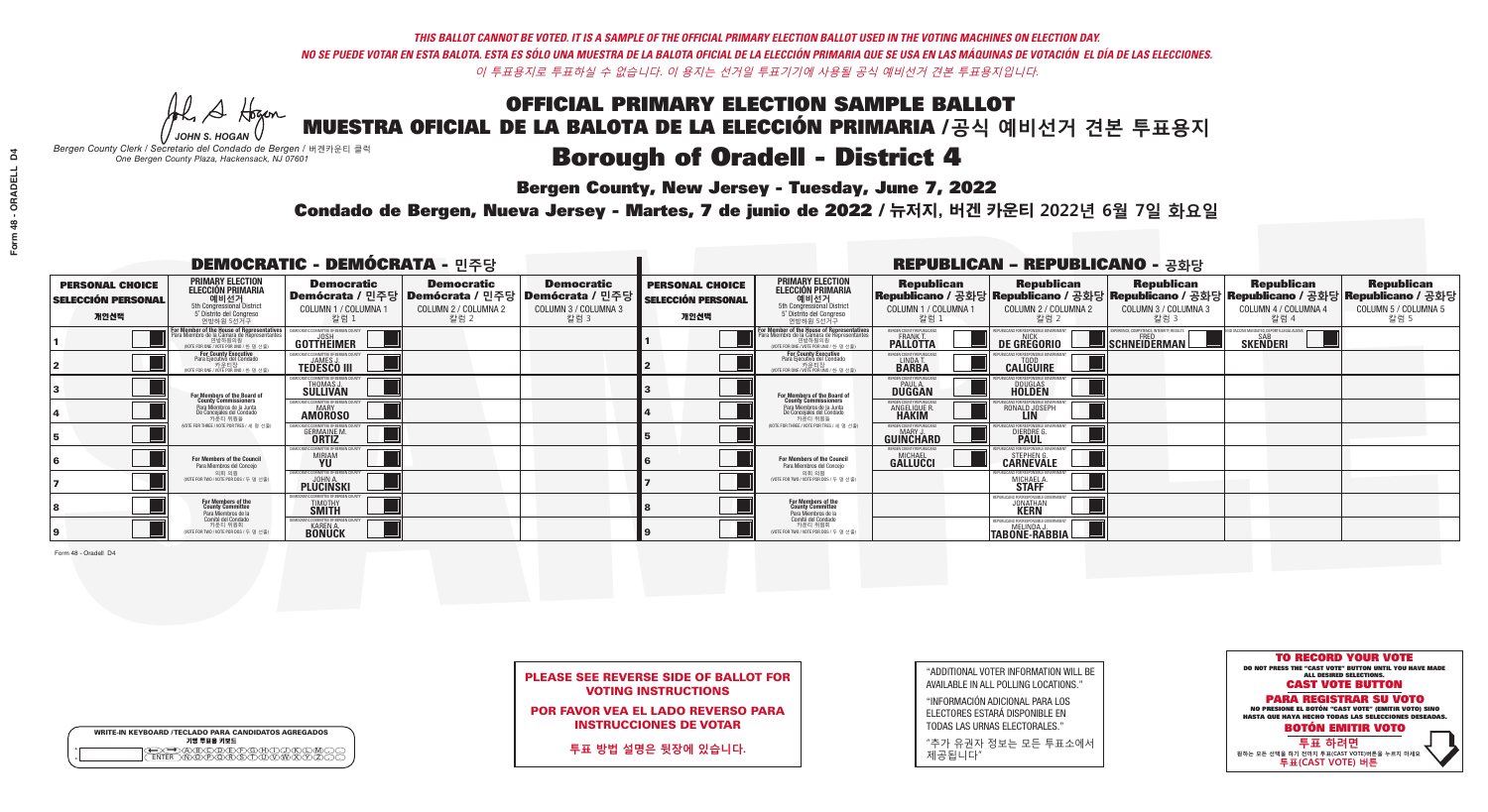**Bergen County, New Jersey - Tuesday, June 7, 2022** 

A Hogen *JOHN S. HOGAN*

|         | <b>WRITE-IN KEYBOARD /TECLADO PARA CANDIDATOS AGREGADOS</b><br>기명 투표용 키보드 |
|---------|---------------------------------------------------------------------------|
| 0       | ABODEADEAN                                                                |
| $\circ$ | <b>ඁ</b> ᠗ᢆ᠗ᢆ᠗ᢆᢆᢠᢙ                                                        |

*Bergen County Clerk / Secretario del Condado de Bergen /* 버겐카운티 클럭 *One Bergen County Plaza, Hackensack, NJ 07601*



PLEASE SEE REVERSE SIDE OF BALLOT FOR VOTING INSTRUCTIONS

POR FAVOR VEA EL LADO REVERSO PARA INSTRUCCIONES DE VOTAR

**투표 방법 설명은 뒷장에 있습니다.**

"ADDITIONAL VOTER INFORMATION WILL BE AVAILABLE IN ALL POLLING LOCATIONS."

"INFORMACIÓN ADICIONAL PARA LOS ELECTORES ESTARÁ DISPONIBLE EN TODAS LAS URNAS ELECTORALES."

"추가 유권자 정보는 모든 투표소에서 제공됩니다"

Condado de Bergen, Nueva Jersey - Martes, 7 de junio de 2022 / 뉴저지, 버겐 카운티 2022년 6월 7일 화요일 *One Bergen County Plaza, Hackensack, NJ 07601*

| <b>DEMOCRATIC - DEMÓCRATA - 민주당</b>                         |                                                                                                                                                  |                                                                          |                                                   |                                                                                                        |                                                             |                                                                                                                                   |                                                            | <b>REPUBLICAN - REPUBLICANO - 공화당</b>                                                                                                          |                                                         |                                                            |                                                   |
|-------------------------------------------------------------|--------------------------------------------------------------------------------------------------------------------------------------------------|--------------------------------------------------------------------------|---------------------------------------------------|--------------------------------------------------------------------------------------------------------|-------------------------------------------------------------|-----------------------------------------------------------------------------------------------------------------------------------|------------------------------------------------------------|------------------------------------------------------------------------------------------------------------------------------------------------|---------------------------------------------------------|------------------------------------------------------------|---------------------------------------------------|
| <b>PERSONAL CHOICE</b><br><b>SELECCIÓN PERSONAL</b><br>개인선택 | <b>PRIMARY ELECTION</b><br><b>ELECCIÓN PRIMARIA</b><br>예비선거<br>5th Congressional District<br>5° Distrito del Congreso<br>연방하원 5선거구               | <b>Democratic</b><br>COLUMN 1 / COLUMNA 1<br>칼럼 :                        | <b>Democratic</b><br>COLUMN 2 / COLUMNA 2<br>칼럼 2 | <b>Democratic</b><br>│Demócrata / 민주당│Demócrata / 민주당│Demócrata / 민주당┃<br>COLUMN 3 / COLUMNA 3<br>칼럼 3 | <b>PERSONAL CHOICE</b><br><b>SELECCIÓN PERSONAL</b><br>개인선택 | <b>PRIMARY ELECTION</b><br>ELECCIÓN PRIMARIA<br>예비선거<br>5th Congressional District<br>5° Distrito del Congreso<br>연방하원 5선거구       | <b>Republican</b><br>COLUMN 1 / COLUMNA 1<br>칼럼            | <b>Republican</b><br>Republicano / 공화당 Republicano / 공화당 Republicano / 공화당 Republicano / 공화당 Republicano / 공화당<br>COLUMN 2 / COLUMNA 2<br>칼럼 2 | Republican<br>COLUMN 3 / COLUMNA 3<br>칼럼 3              | <b>Republican</b><br>COLUMN 4 / COLUMNA 4<br>칼럼 4          | <b>Republican</b><br>COLUMN 5 / COLUMNA 5<br>칼럼 5 |
|                                                             | <b>r Member of the House of Representatives</b><br>ra Miembro de la Cámara de Representantes<br>연방하원의원<br>(VOTE FOR ONE / VOTE POR UNO / 한 명 선출) | GOTTHEIMER                                                               |                                                   |                                                                                                        |                                                             | For Member of the House of Representatives<br>Para Miembro de la Cámara de Representantes<br>WOTE FOR ONE / VOTE POR UNO / 한 명 선출 | BERGEN COUNTY REPUBLICANS<br>FRANK T.<br><b>PALLOTTA</b>   | DE GREGORIO                                                                                                                                    | PERIENCE, COMPETENCE, INTEGRITY, RESULT<br>SCHNEIDERMAN | VACCINE MANDATES, DEPORT ILLEGAL ALIENS<br><b>SKENDERI</b> |                                                   |
|                                                             | For County Executive<br>Para Ejecutivo del Condado<br>. 카운티장<br>(VOTE FOR ONE / VOTE POR UNO / 한 명 선출)                                           | )EMOCRATIC COMMITTEE OF BERGEN COUNTY<br><b>TEDESCO III</b>              |                                                   |                                                                                                        |                                                             | <b>For County Executive</b><br>Para Ejecutivo del Condado<br>카운티장<br>(VOTE FOR ONE / VOTE POR UNO / 한 명 선출)                       | BERGEN COUNTY REPUBLICAN<br>LINDA T.                       | <b>CALIGUIRE</b>                                                                                                                               |                                                         |                                                            |                                                   |
|                                                             | <b>For Members of the Board of<br/>County Commissioners</b>                                                                                      | MOCRATIC COMMITTEE OF BERGEN COUNTY<br>THOMAS J.                         |                                                   |                                                                                                        |                                                             | For Members of the Board of<br>County Commissioners                                                                               | ERGEN COUNTY REPUBLICAN<br><b>PAUL A.</b><br><b>DUGGAN</b> | <b>DOUGLAS</b>                                                                                                                                 |                                                         |                                                            |                                                   |
|                                                             | Para Miembros de la Junta<br>De Concejales del Condado<br>카운티 위원들                                                                                | <b>CRATIC COMMITTEE OF BERGEN COUNT</b><br><b>MARY</b><br><b>AMÖROSO</b> |                                                   |                                                                                                        |                                                             | Para Miembros de la Junta<br>De Concejales del Condado<br>카우티 위원들                                                                 | <b>RGEN COUNTY REPUBLICAN</b><br><b>ANGELIQUE F</b>        | RONALD JOSEPH                                                                                                                                  |                                                         |                                                            |                                                   |
|                                                             | NOTE FOR THREE / VOTE POR TRES / 세 명 선출)                                                                                                         | TIC COMMITTEE OF BERGEN COUI<br><b>GERMAINE M.</b><br><b>ORTIZ</b>       |                                                   |                                                                                                        |                                                             | (VOTE FOR THREE / VOTE POR TRES / 세 명 선출)                                                                                         | ERGEN COUNTY REPUBLICANS<br>MARY J<br>GUINCHARD            | <b>DIERDRE G</b><br><b>PAUL</b>                                                                                                                |                                                         |                                                            |                                                   |
|                                                             | For Members of the Council<br>Para Miembros del Conceio                                                                                          | MOCRATIC COMMITTEE OF BERGEN CI<br><b>MIRIAM</b>                         |                                                   |                                                                                                        |                                                             | For Members of the Council<br>Para Miembros del Conceio                                                                           | <b>GALLUCCI</b>                                            | STEPHEN G.<br><b>CARNEVALE</b>                                                                                                                 |                                                         |                                                            |                                                   |
|                                                             | 의회 의원<br>(VOTE FOR TWO / VOTE POR DOS / 두 명 선출)                                                                                                  | EMOCRATIC COMMITTEE OF BERGEN COUNT<br><b>PLUCINSKI</b>                  |                                                   |                                                                                                        |                                                             | 의회 의원<br>NOTE FOR TWO / VOTE POR DOS / 두 명 선출)                                                                                    |                                                            | MICHAEL A                                                                                                                                      |                                                         |                                                            |                                                   |
|                                                             | For Members of the<br>County Committee<br>Para Miembros de la                                                                                    | MOCRATIC COMMITTEE OF BERGEN C<br><b>RICHARD</b><br><b>KULLER</b>        |                                                   |                                                                                                        |                                                             | For Members of the<br>County Committee<br>Para Miembros de la<br>Comité del Condado                                               | BERGEN COUNTY REPUBLICAN<br><b>FALCONE</b>                 | <b>TALARICO</b>                                                                                                                                |                                                         |                                                            |                                                   |
|                                                             | Comité del Condado<br>카운티 위원회<br>(VOTE FOR TWO / VOTE POR DOS / 두 명 선출)                                                                          | <b>EMOCRATIC COMMITTEE OF BERGEN COUN</b><br>LESLEE A                    |                                                   |                                                                                                        |                                                             | 카운티 위원회<br>(VOTE FOR TWO / VOTE POR DOS / 두 명 선출                                                                                  | <b>RGEN COUNTY REPURLICAN</b><br><b>FALCONE</b>            | <b>TALARICO</b>                                                                                                                                |                                                         |                                                            |                                                   |